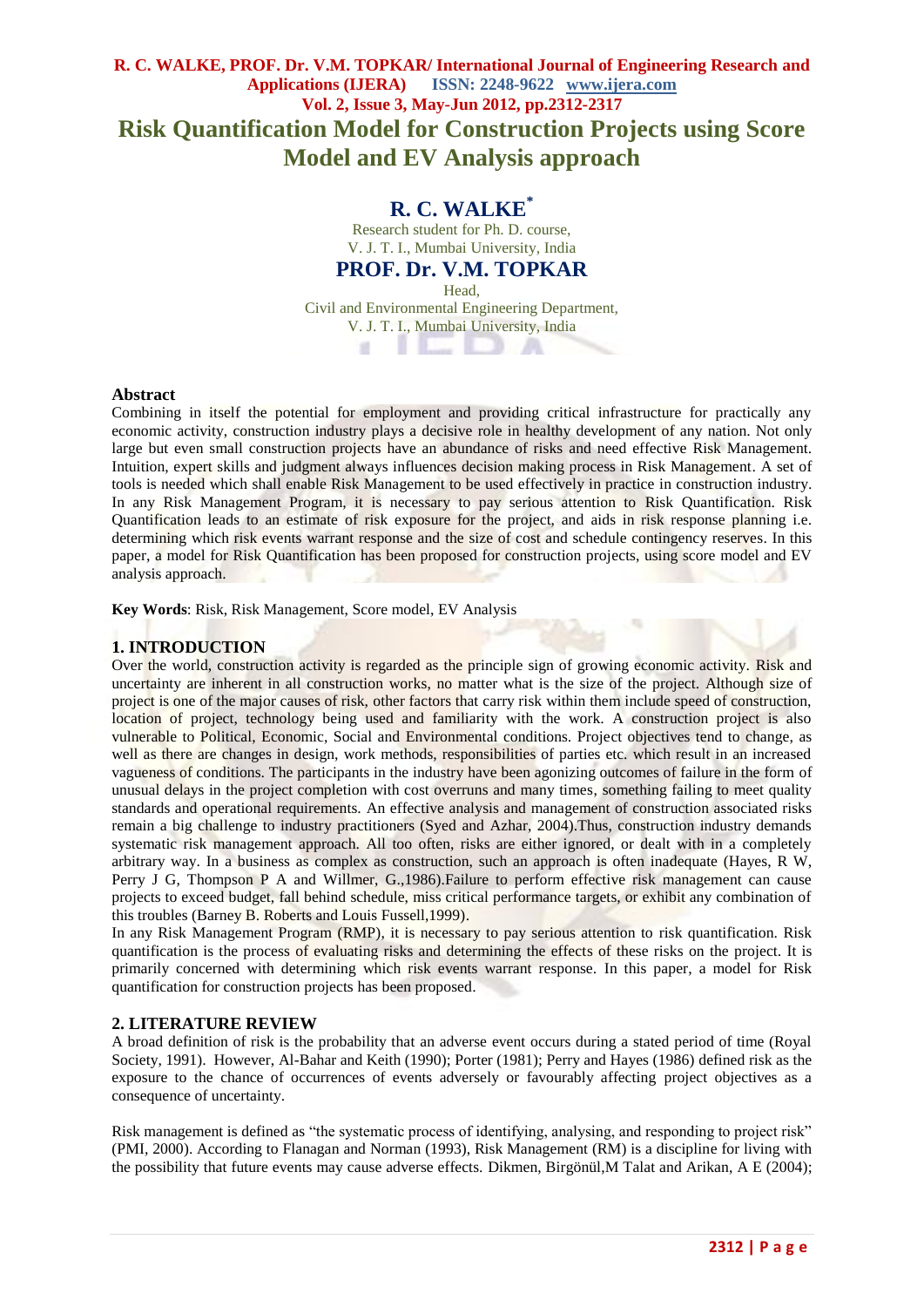Turner, 1999 and Chapman, 1997 have all presented the wider perspective of RM and have stated that RM is one of the most critical project management practices to be followed for successful project completion.

PMI (2000) proposes six major processes for risk management i.e., risk management planning, risk identification, qualitative risk analysis, quantitative risk analysis, risk response planning, and risk monitoring and control. Although detail of each RMP suggested by various researchers (Al-Bahar and Crandall 1990; Flanagan and Norman 1993; Kahkonen and Huovila, 1996; Chapman 1997; ICE 1998; and PMI 2000) is different in term of scope and number of processes, generally, they can be divided into three main processes i.e. risk identification, risk analysis and risk response.

Risk identification aims to identify all risks to which a business or project is exposed, so that conscious decisions can be taken on how to manage risks. Documentation review, brain storming, interviews, Questionnaire surveys, SWOT analysis, PEST analysis, Check list, Assumption analysis, Delphi technique, influence diagram, cause and effect diagrams or fishbone diagrams, failure mode and effect analysis (FEMA), hazard and operability study (HAZOP), case studies, expert judgment and risk register are the tools and techniques used to identify risks (Cross, 2001; Russel and Taylor, 2000; Kunanoto and Henley, 1996; Williams, 1996 and Turner, 1999).

The risk analysis process evaluates the consequences associated with risks by using risk analysis and measurement techniques. Risk can be assessed by using qualitative or quantitative analysis or both.

Risk quantification involves the process of evaluating risks and determining the effect of risk on the project. Many analytical models developed by different researchers can be used quantify risks i.e.to estimate or evaluate the risk exposure to the project. These models have a serious drawback of their analytical complexity. Complexities of these models require more time and data to work upon it. Because of the analytical complexity of these models, either the number of variables is limited or the project application is limited. It is possible to explore risk and uncertainties using these analytical models, by limiting the variables in the solution but the techniques become unreliable. Also, the risks encountered in the flow of information are not modelled. With the background of limitations to various models used in risk quantification, there is a scope for developing other model or system for risks quantification.

### **3. PROPOSED RISK QUANTIFICATION MODEL (RQM)**

The proposed RQM consists of following steps in the process leading to risk quantification:

- . Formation of Risk Quantification Team (RQT)
- . Identification of important Project success parameters
- . Assessing importance of Project success parameters relative to each other
- . Identification and categorization of risks with their primary consequence class
- . Rating relevance of every risk with all selected success parameters
- . Computation of risk score
- . Risks screening for selection of critical/ significant risks
- . Determination of interdependency between risks
- . Determination of the probability of occurrence for risks
- . Determination of the consequences of risks with the probability of consequences
- . Calculations for Expected value of Risks
- . Documentation of the entire process of risk quantification using RQM.

These steps are explained below:

### **Step - 1**

The first step in the risk quantification process of RQM is formation of Risk Quantification Team (RQT) which shall work on risk quantification of the project. Not only project participants but the other key players in the project, like designers and users, who can offer necessary information for identification and quantification, also can be part of RQT. Team leader (TL) shall be chosen or selected by RQT members, considering his/her the knowledge, experience as well as thorough study and understanding of risk quantification process in the RQM.

#### **(Step – 2 to Step – 6 are part of Score Model)**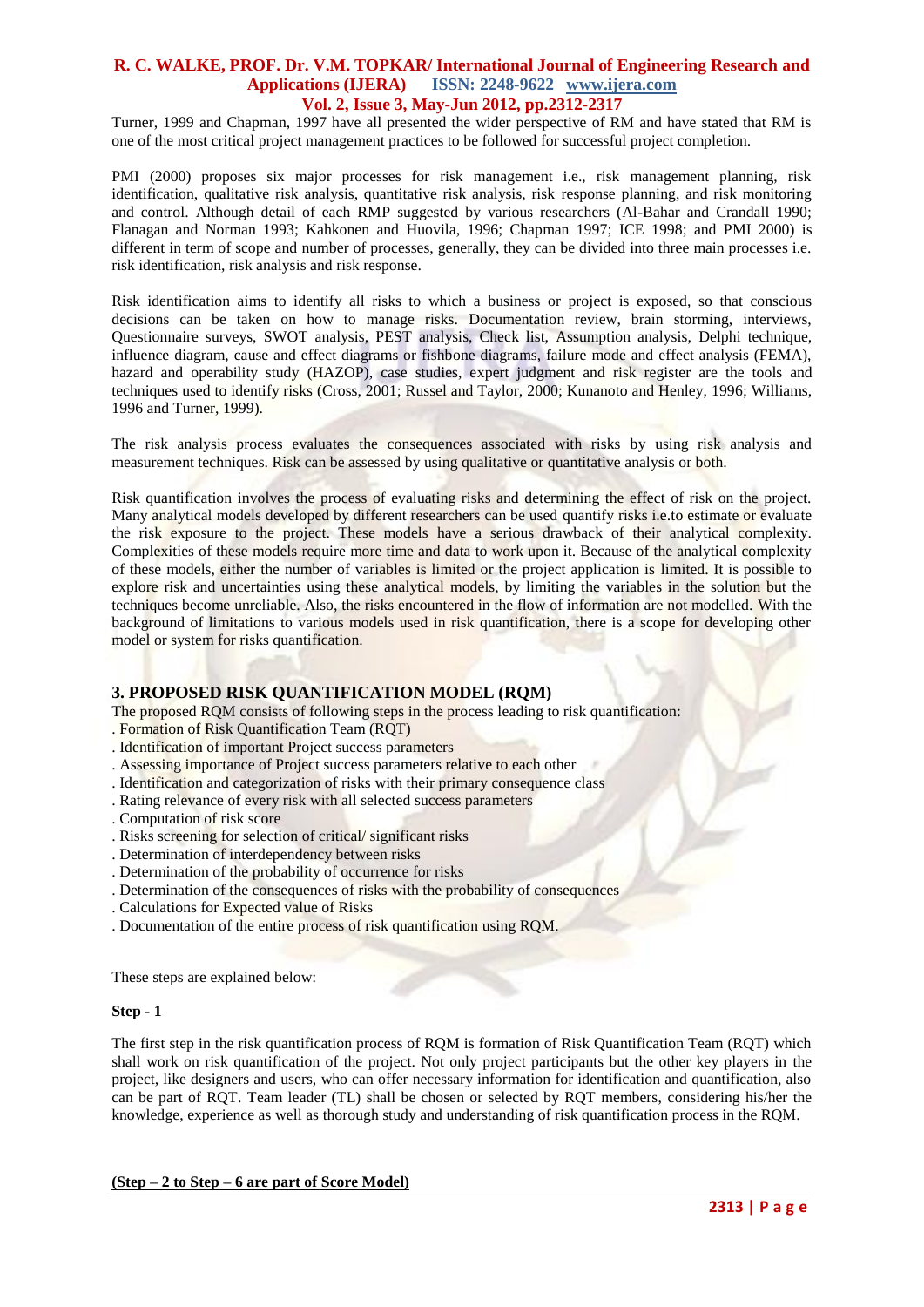#### **Step - 2**

Identification of important Project success parameters is a very crucial and important step in the risk quantification process by RQM. PMBoK (1996) considers cost, time; quality, scope and participant's satisfaction as the important project objectives. In the proposed model for risk quantification, these five parameters are considered as success parameters for developing an understanding of the proposed model (RQM).

#### **Step - 3**

In this step of the risk quantification process of RQM, an assessment of the importance of the selected project success parameters relative to each other is done. In the proposed RQM, use of Paired Comparison Analysis is recommended to assess relative importance of the project success parameters. Using Paired Comparison Analysis, RQT gets a list of success parameters with a weight (score) that describes parameter"s relative importance.

#### **Step - 4**

This step of risk quantification model is to identify the project risks and classify them in appropriate categorization and also to mention about their primary consequence class. Studying Project Data is important for identification and classification of risks. It is recommended that for risk identification purpose, the entire project should be decomposed and divided into different work packages (Work Breakdown Structure – WBS), either by considering scope or the difference in achieving time target or cost involved or the techniques used. To avoid unstructured list of risks which may deviate focus of RQT, it is recommended to use Risk Group Structure (RGS) in combination with WBS. RGS is a grouping of project risks in different categories in order to understand the risks faced by the project and thus can be used to structure and guide the risk identification process. A preliminary check list of potential risks by Perry and Hayes (1985) is recommended as a starting point for identifying and classifying the risk by the RQT. Group decision making tools like Delphi Technique, Brainstorming, Nominal Group technique are recommended for identification of risks. An Identification, Categorisation and Primary Consequence Matrix (ICPC Matrix) is proposed in this RQM, that shall be used by RQT to list identified risks in different logical and formal categories and according to their primary consequence class

#### **Step - 5**

This step in the model is rating relevance of every risk with all selected success parameters. **A**ll identified risks, belonging to different categories, shall be rated in terms of their level of relevance (in context to their consequences) with every success parameter selected by RQT, i.e. Cost, Time, Quality, Scope and Participant"s satisfaction. A verbal scale of 0-9 is proposed here that shall be used by RQT for rating the level of relevance as shown in **Table 3. 1** on page 7. This exercise shall be carried out by RQT for the entire list of risks and shall be tabulated.

#### **Step - 6**

This step in the proposed RQM shall be computation of risks score. In this step, score of each of the success parameter arrived using paired comparison analysis shall be multiplied with the score for the level of relevance of each risk with reference to the success parameter.

In the proposed RQM, computation for the Risk Score for individual risks shall be done using following equation:

S<sup>j</sup> = ∑w<sup>i</sup> rij ................................................... (Anderson D., Sweeny and Williams T., 2003)

Where,

 $S_i$  = Score of risk  $\frac{1}{i}$ 

 $w_i$  = the weight (score) of the success parameter i

 $r_{ii}$  = the rating for the relevance of risk j with respect to success parameter i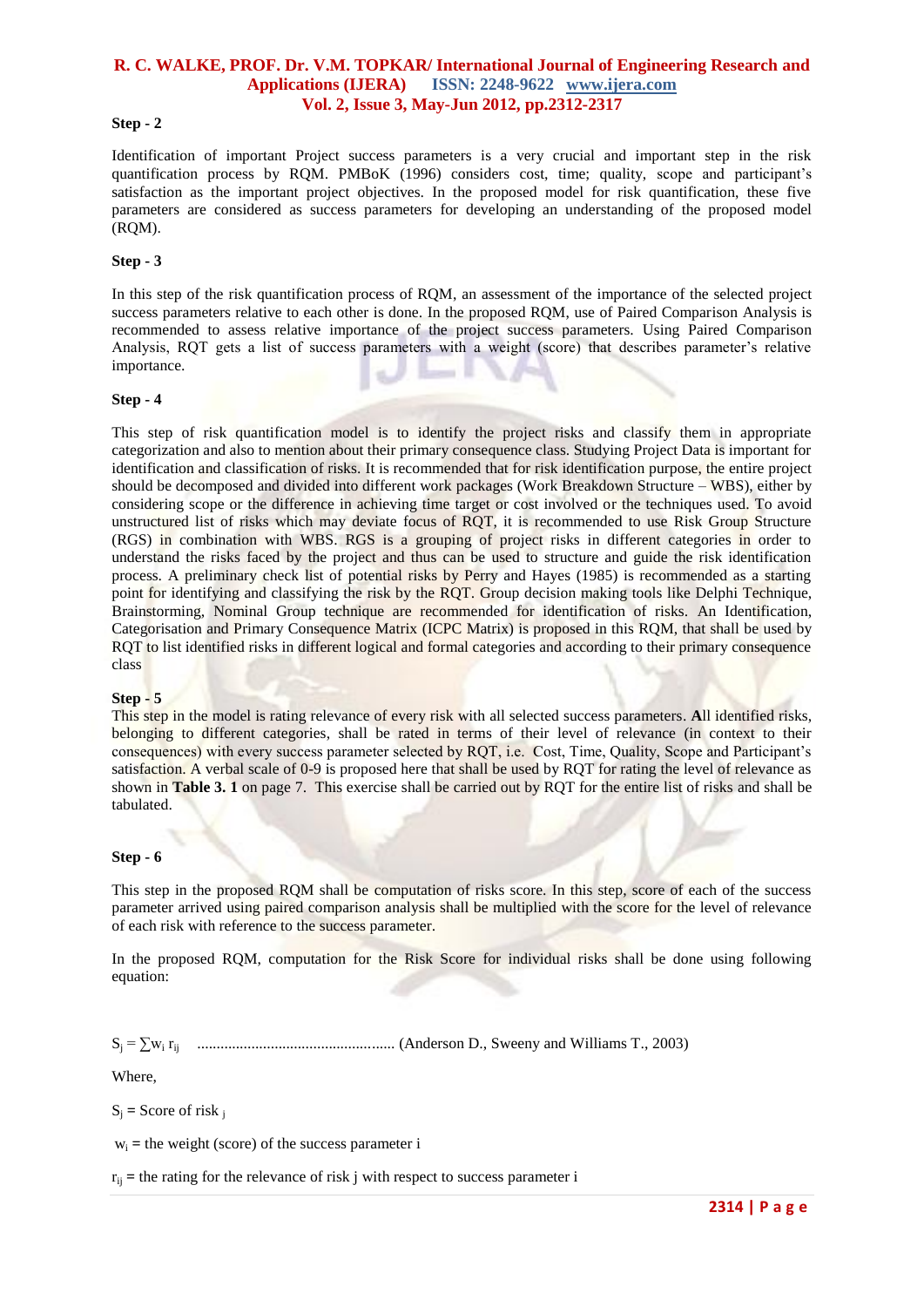Using this equation for calculation, the RQT shall do the calculations and it shall be tabulated. Exercise of computation of risk score shall result in identified and categorized list of risks having different risk score.

#### **Step - 7**

RQT shall decide upon the cut off criteria for screening the risks obtained in hierarchical order. Pareto Principal or Dot Diagrams is proposed and suggested here for the use by RQT to decide upon cut off criteria. This cut off criteria may vary from project to project depending upon nature, complexity and size of the project. Risks having score above cut off criteria shall be selected for quantification.

#### **Step - 8**

Determination of interdependency among screened risks is taken into consideration as dependencies can have an influence on calculation of the probabilities as well as consequences of particular project risks.

#### **Step 9**

This step of RQM deals with the process of determination of risk probabilities. In the proposed RQM, ordinal scale is recommended for relative ranking of probability of occurrence. The range of an ordinal scale chosen here represents relative probability values from "Very Low" to "Very High". Numerical ranges for this ordinal scale to assess risk probability falls between 0.0 (no probability) and 1.0 (Certainty). For each of the ordinal scale ranges, a corresponding probability description is provided. RQT shall assign probability after reaching consensus. In case consensus is not reached, responses by team members can be analysed using a measure of central tendency.

#### **Step - 10**

This step deals with is sizing of screened Risk, which involves assessing the range of possible consequences of the risks in terms of cost and time and quality, and, the associated probabilities of these consequences. This shall be done by RQT after reaching consensus. RQT may seek expert opinion to make the process of sizing effective. High, Medium, Low (HML) Scenario Approach shall be used by team members for sizing the risks. When it comes to the aspect of quality, it is bit more difficult to assign a criterion for expressing the consequence of the risk. In such case, the degree to which a risk is capable of doing harm to specified quality requirement (for example, life span, capacity, and durability) is used as a standard. As far as success parameter "Scope" and "Participants Satisfaction" is concerned, the RQT members shall decide upon the consequences resulting out of change in scope as well as low level of participant's satisfaction. These consequences could be in terms of increase in cost, in terms of delay as well as in terms of reduced quality. In all these cases, the appropriate scales shall be used by RQT to describe the range of consequences.

#### **Step - 11**

This step is for the calculations for Expected values of risks. In the proposed system, Expected Value Theory is used to quantify risk and expected consequences are taken in terms of delay and financial magnitude of risk as well as decrease in the life span of project under consideration. Methodology to calculate Expected values of risks shall be as below:

- a. Select a risk to be quantified
- b. Assign basic occurrence probability to this risk (Say B1)
- c. Using High, Medium, Low (HML) scenario, assign consequences in terms of cost/Delay/Decrease in life span (Say H1, M1 and L1).
- d. Assign probabilities to these consequences (Say P1 for H1, P2 for M1 and P3 for L3)
- e. Calculate value (V1) of these consequences as below:

 $(H1 \times P1) + (M1 \times P2) + (L1 \times P3) = V1$ 

f. Calculate Expected Value (EV1) of the Risk as below: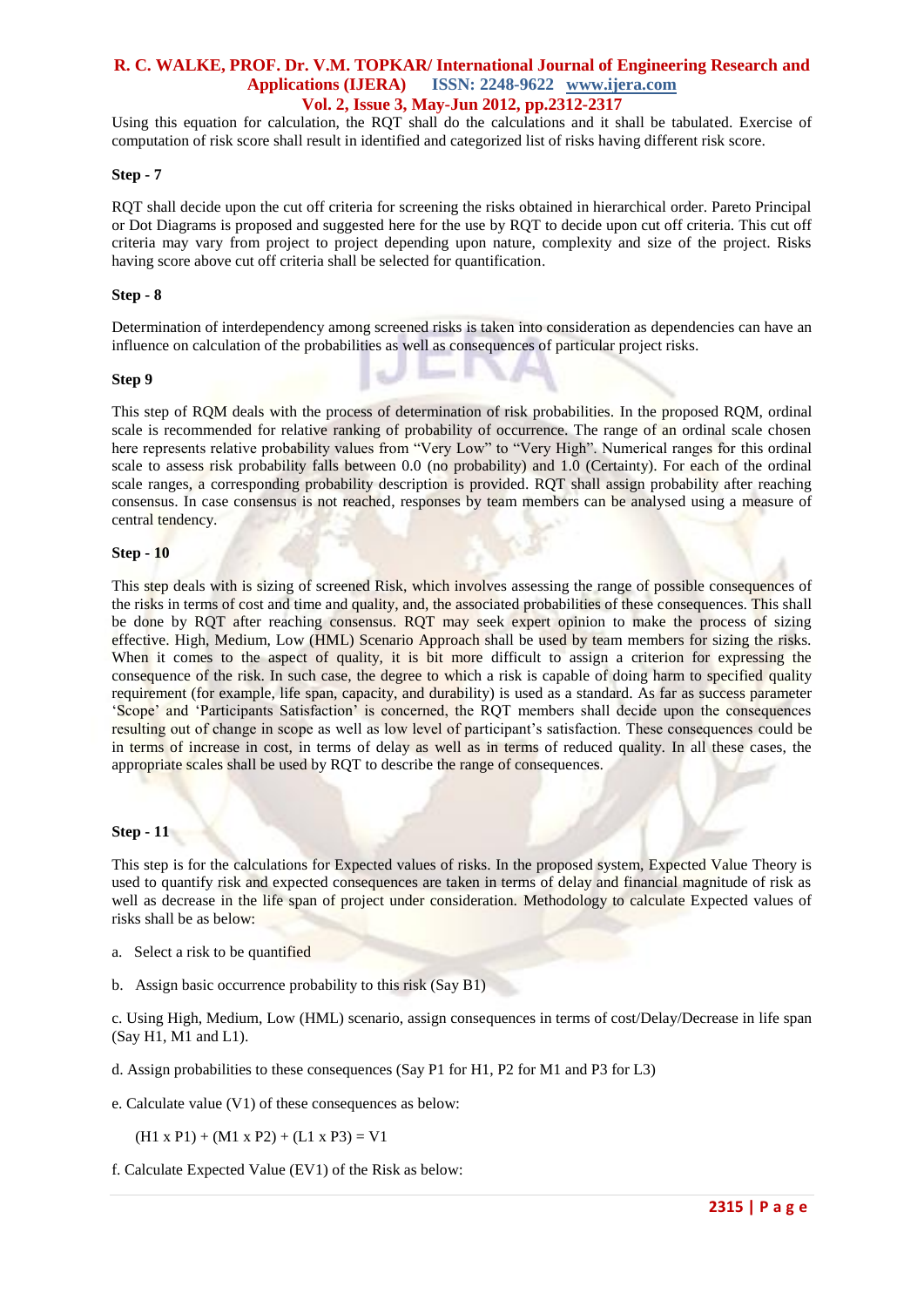$(B1 x V1) = EV1$ 

Using this methodology, Expected Value for all the risks under consideration shall be calculated.

#### **Step - 12**

This step is for result documentation. It is necessary that entire risk quantification process with its outcome be documented. The detailed process followed in this model can be used by an organization for risk quantification in future projects.

## **4. CONCLUSION**

Proposed Risk Quantification Model provides a flexible and easily understood way of quantifying project risks. The proposed risk quantification model shall help in estimating the probable consequences in terms of cost, schedule and quality, thereby providing incentives to the project team to repair these short comings. It provides an efficient and effective approach towards quantification of risks. It allows the active participation of decision makers in reaching agreement and a rational basis on which to make decisions. It provides an improved effectiveness for decision making in context to risk response planning. Time spent for doing risk response planning is reduced. It provides inputs to other process of risk management. The RQM is aligned with the standard terminology and can be applied to numerous types of construction projects. This RQM is adaptable to different types of projects and different types of construction organizations

Considering all these benefits, researchers are strongly recommending use of this Risk Quantification Model for risk quantification in construction projects. Further research is recommended for development of a computer based Risk Quantification Model.

| Sr. No.        | <b>Level of Relevance</b><br>メディー | Rating         |
|----------------|-----------------------------------|----------------|
| 1              | <b>Extremely High Relevance</b>   | 9              |
| $\overline{2}$ | Very High Relevance               | 8              |
| 3              | <b>High Relevance</b>             | $\overline{7}$ |
| $\overline{4}$ | <b>Slightly High Relevance</b>    | 6              |
| 5              | Average Relevance                 | 5              |
| $6\phantom{1}$ | <b>Slightly Low Relevance</b>     | $\overline{4}$ |
| 7              | Low Relevance                     | 3              |
| 8              | <b>Very Low Relevance</b>         | $\mathcal{D}$  |
| 9              | <b>Extremely Low Relevance</b>    |                |

Table 3.1

#### **REFERENCES:**

Al-Bahar Jamal F. and Keith Crandall C. (1990), Systematic Risk Management Approach for Construction Projects, *Journal of Construction Engineering and Management,* Vol.116, No.3, September, 1990,pp.533-546

Anderson D., Sweeny and Williams T.(2003), *An introduction to management Science Quantitative approaches to Decision Making,* Tenth Edition, South – Western Thomas learning, Inc., 2003, Singapore

Barney B. Roberts and Louis Fussell (1999), *Risk-Based Decision Support,* International Council on Systems Engineering Brighton, England, June 6-10, 1999.